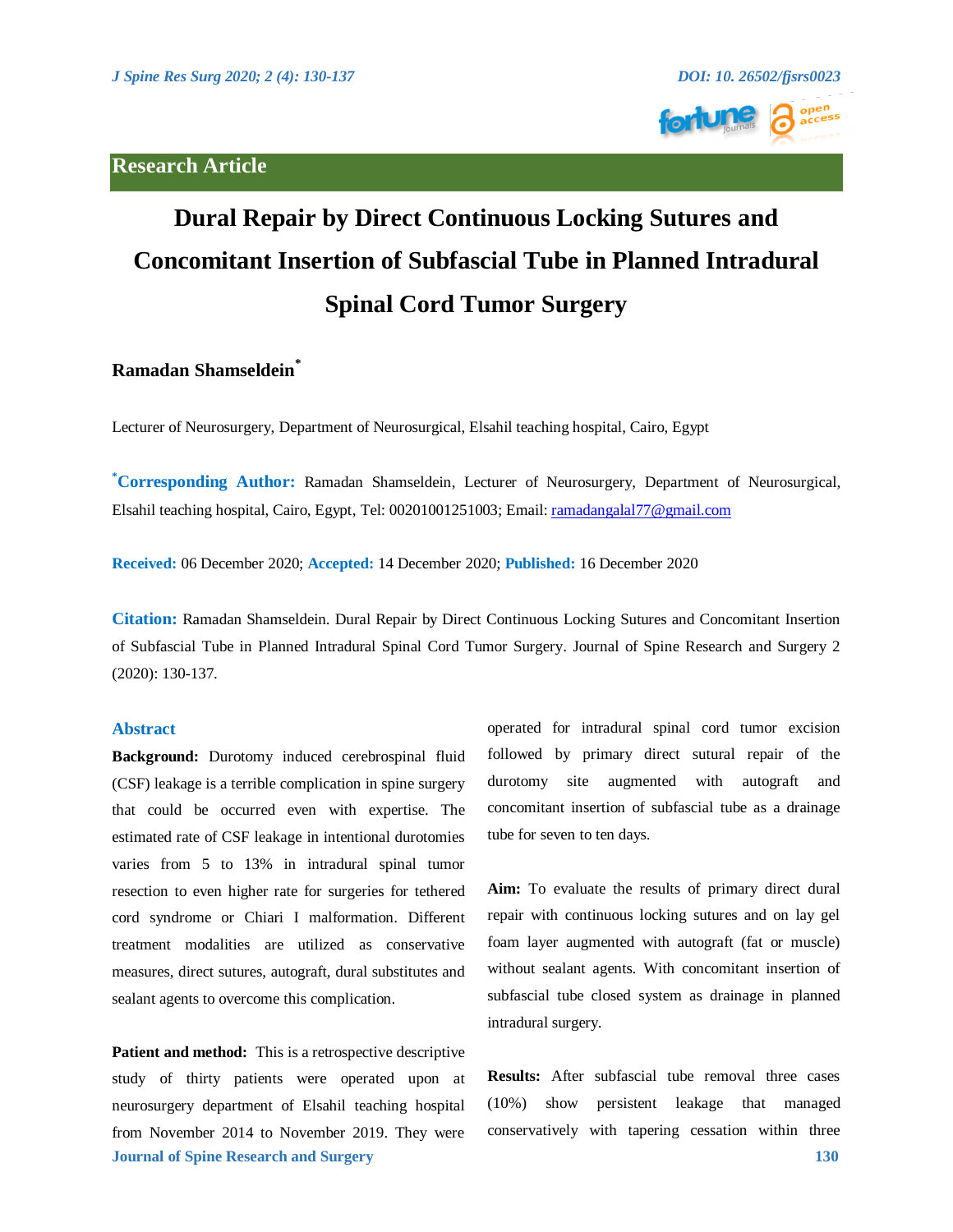weeks till complete cessation of the CSF leakage occur. One of the three cases developed pseudomeningocele (3.3%) after complete wound closure and cessation of the leakage.

**Conclusion:** Direct sutural repair of the durotomy site with continuous locking sutural closure and on lay gel foam layer and fat or muscle graft without any sealant agents, and concomitant insertion of subfascial tube closed system as a drainage tube for seven to ten days, is effective and safe economic method for dural repair.

**Keywords:** Cerebrospinal Fluid; Subfascial Tube

#### **1. Introduction**

**Journal of Spine Research and Surgery 131** Durotomy induced cerebrospinal fluid (CSF) leakage is a terrible complication in spine surgery that could be occurred even with expertise, the current reported incidence of durotomy and eventually CSF leaks [varies](https://freeplagiarismchecker.pro/#48)  [between \(1, 6% and 17, 4%\)](https://freeplagiarismchecker.pro/#48) [1-3]. The estimated rate of CSF leakage in intentional durotomies varies from 5 to 13% in intradural spinal tumor resection to even higher rate for surgeries for tethered cord syndrome or Chiari I malformation [4, 10]. The cases complicated with CSF leakage clinically presented with postural headache, may be associated with nausea, vomiting, dizziness, and photophobia. Also Persistent CSF leak often leads to formation of paraspinal muscel fluid pockets, and a pseudomeningocele or a dural cutaneous fistula, these conditions lead to infective states as meningitis, or abscesses [5]. Serious but rare complications may also occur in case of persistent leakage of the CSF as cerebellar hemorrhage and intracranial subdural hematoma [6]. Persistent CSF leakage can be first managed by conservative strategies such as the use of brace, bedrest, lumbar intrathecal drain, or epidural blood patches and these are typically sufficient during the postoperative course a surgical revision is rarely needed [5, 11]. For planned intradural surgery, post

durotomy primary direct suture watertight closure is critical step in the treatment and prevention of CSF leakage and its complications. Grafting materials such as muscle, fascia and or fat are usually utilized concomitant with direct suture watertight closure. Adjunctive to direct repair and grafting the use of a collagen based dural implant and/or a sealant also utilized [7].

Although many sealant agents and collagen based dural implant existed, none of them appeared to be superior for dural repair when compared to the others. Also, surgery with combined use of multiple dura closure substitutes is associated with the enhanced incidence of postoperative CSF leaks, probably due to the more complicated surgical conditions in these cases [11]. Post intradural tumor surgery direct repair with suture is typically done. The controversial issue is the effectiveness of different sutural materials and the way they utilized for the repair. Some reports support interrupted sutures, and other studies showing similar outcomes with interrupted and running techniques [8]. Some authors advocated postoperative subfascial drainage, which is used in concomitant with watertight layered wound closure to decrease the subfascial space pressure and so, would facilitate wound healing. When it is left from seven to ten days, the wound resistance would be strong enough to withstand the subarachnoid pressure and retard CSF leak at the durotomy site and accordingly facilitate the healing of damaged spinal dura mater [9].

#### **2. Patient and Method**

This is a retrospective descriptive study of thirty patients were operated upon at neurosurgery department of Elsahil teaching hospital from November 2014 to November 2019.Fifteen males, and fifteen females. They were operated for intradural spinal cord tumor excision followed by primary direct sutural repair of the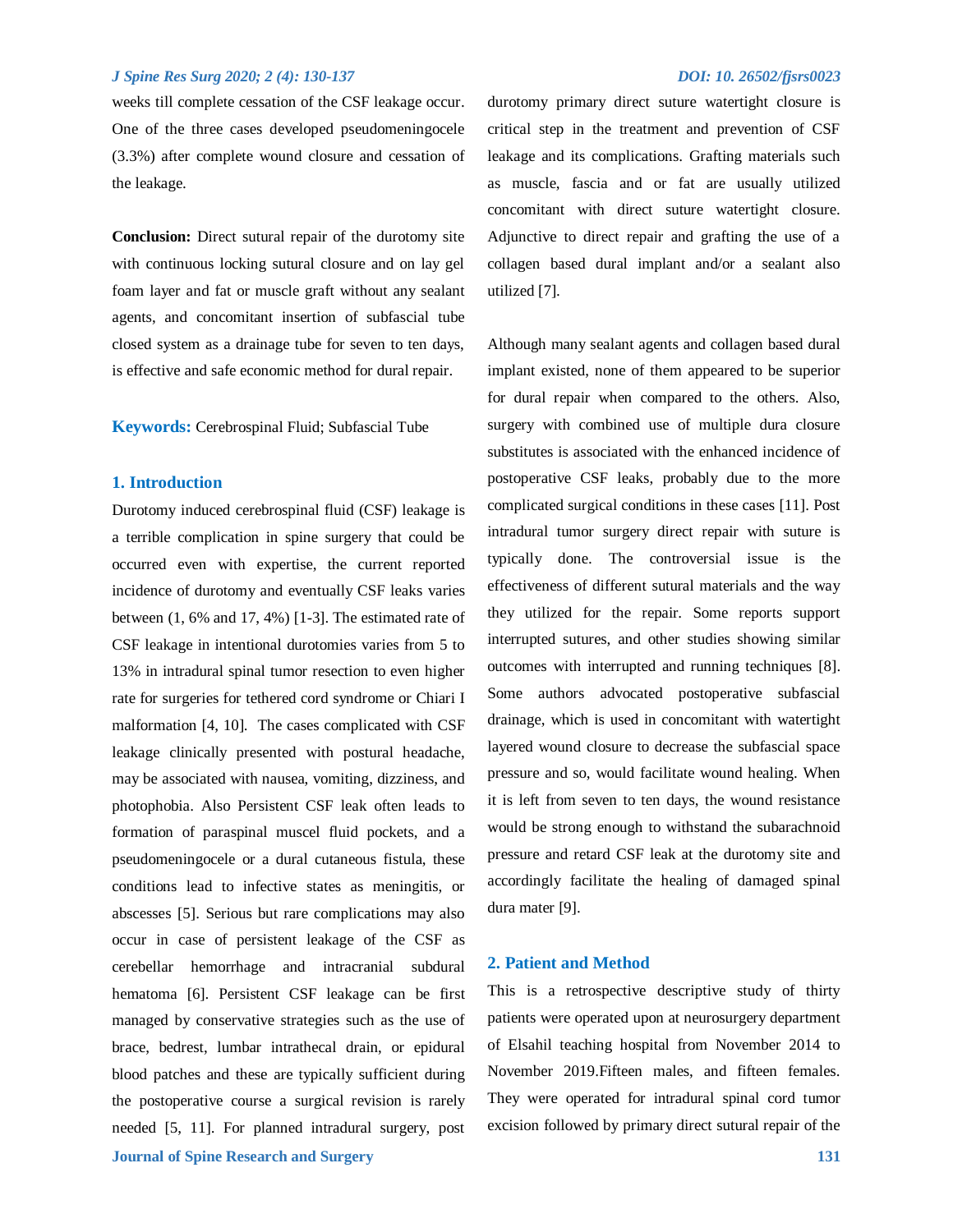durotomy site with continuous locking watertight sutural closure and on lay gel foam layer and fat or muscle graft without any sealant agents. Concomitant insertion of subfascial tube (none suction tube) closed system as a drainage tube for seven to ten days.

#### **2.1 Aim of the work**

To evaluate the results of primary direct dural repair with continuous locking sutures and on lay gel foam layer augmented with autograft (fat or muscle) without sealant agents. Concomitant insertion of subfascial tube closed system as drainage. This offered to the cases of post intradural spinal cord tumor surgery durotomy repair.

#### **2.2 Surgical procedure**

All procedures throughout this study were performed by the author and his team. The surgical incision was sutured layer by layer and it is imperative that the wound closure is so watertight that it could withstand the strength of the Valsalva maneuver at the conclusion of the suture repair. Primary direct sutural repair of the durotomy site utilizing continuous locking sutures by vicryle 4/0 followed by on lay gel foam layer, fat and or muscle graft without any other sealant agents. The most important deep fascial layer of wound closure was accomplished in an interrupted fashion. The drainage tube non suction simple nelaton tube (12fr-14fr-or 16fr) was placed in the subfascial space close to the durotomy site, connected sterile collecting bag to ensure a closed drainage system. The skin entry site of drainage tube was covered with a transparent waterproof dressing in order to ensure sterility. The collection bag was kept on the patient's bed to avoid gravity drainage of CSF and patient was requested to rest on bed during the postoperative wound drain period. Additionally, the drainage bag was changed every 24 h with strict aseptic measures and wound dressing was done every 24h. postoperatively patients were given third generation cephalosporin (2 g/day, tid) for 7 days.

#### **3. Results**

This is a retrospective descriptive study of thirty patient's fifteen males, and fifteen females. Age ranged from 12 years to 72 years (mean age 41.37 years), (Table 1). They were operated for intradural spinal cord tumor excision followed by primary direct sutural repair of the durotomy site with continuous locking watertight sutural closure and on lay gel foam layer and fat or muscle graft without any sealant agents. Insertion of subfascial tube closed system as a drainage tube for seven to ten days. After subfascial tube removal three cases (10%) show persistent leakage that managed conservatively with tapering cessation within three weeks till complete cessation of the CSF leakage occur. One of the three cases developed pseudomeningocele (3.3%) after complete wound closure and cessation of the leakage. The study group was thirty patients' fifteen females and fifteen males. Mean age was 41.37 years.

| <b>Variables</b> | The study group $(n=30)$ |  |
|------------------|--------------------------|--|
| Age/ years       |                          |  |
| $Mean \pm SD$    | $41.37 \pm 17.38$        |  |
| Min-Max          | $3.0 - 72$               |  |
| <b>Sex</b>       |                          |  |
| Male             | 15 (50%)                 |  |
| Female           | 15 (50%)                 |  |

**Table 1:** Demographic data among the studied group.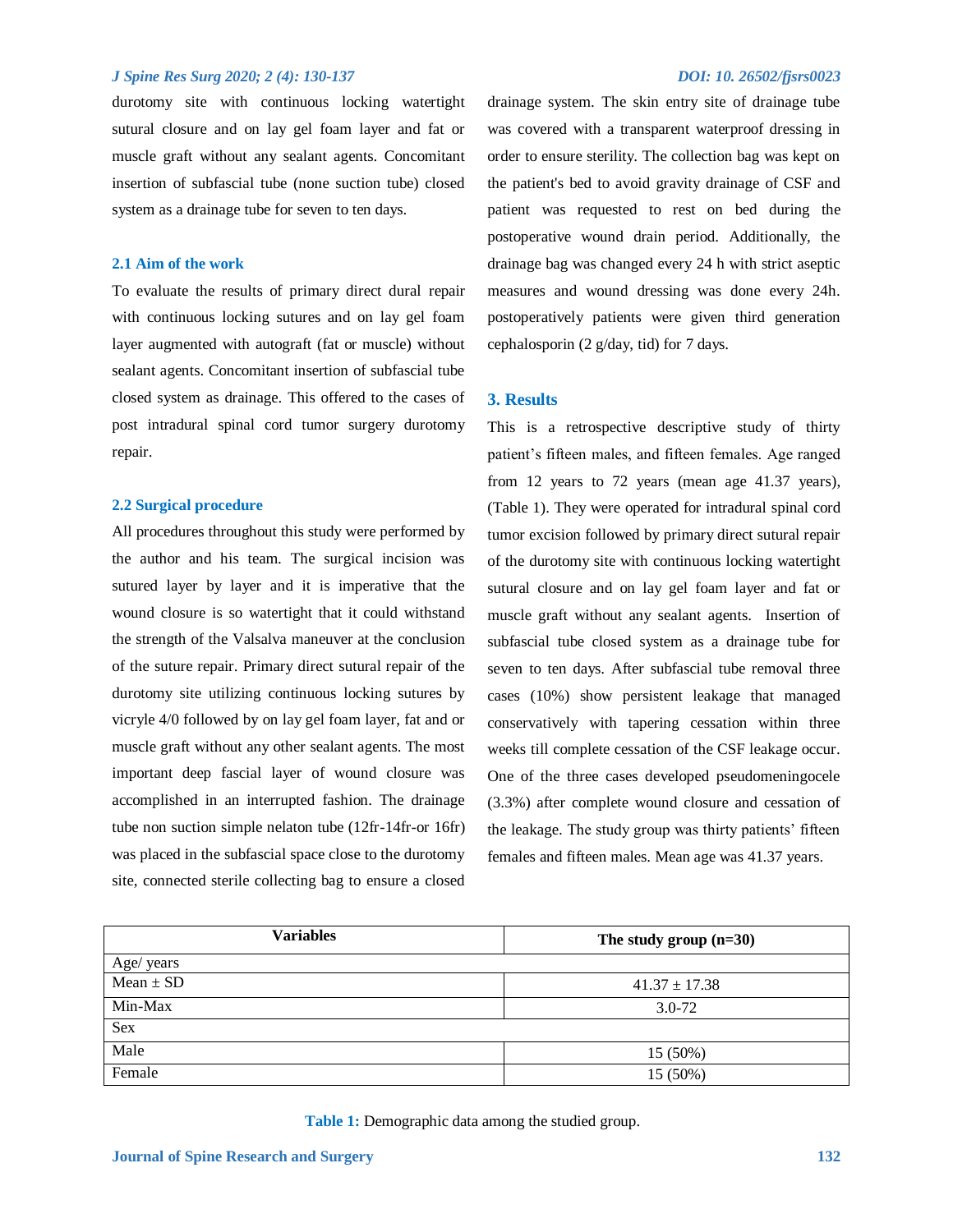| Type of dural closure $(n=30)$  |             |             | <b>Postoperative CSF leakage</b> |
|---------------------------------|-------------|-------------|----------------------------------|
| Direct continuous locking water | $30(100\%)$ | CSF leakage | $3(10\%)$                        |
| tight suture                    | No leakage  | 27 (90%)    |                                  |

**Table 2:** post-operative CSF leakage.

### **4. Case Presentation**

#### **4.1 Case 1 (the case of pseudomeningocele)**

Male patient 59 years old presented with left upper extremity numbness and tingling and left lower extremity weakness G4 and exaggerated deep reflexes at left lower extremity and planter extensor response on

the left foot. He was continent to both urine and stool. MRI cervicodorsal spine show intradural extramedullary relatively hyperintense space occupying lesion compressing the cord from left to right and occupying most of the left side. The pathology was transitional meningioma.



**Figure 1a:** Preoperative MRI Cervicothoracic spine with contrast show intradural extramedullary Sol at C7D1level.



**Figure 1b:** follow up contrast enhanced MRI. After three weeks after complete wound closure and complete cessation of CSF leakage.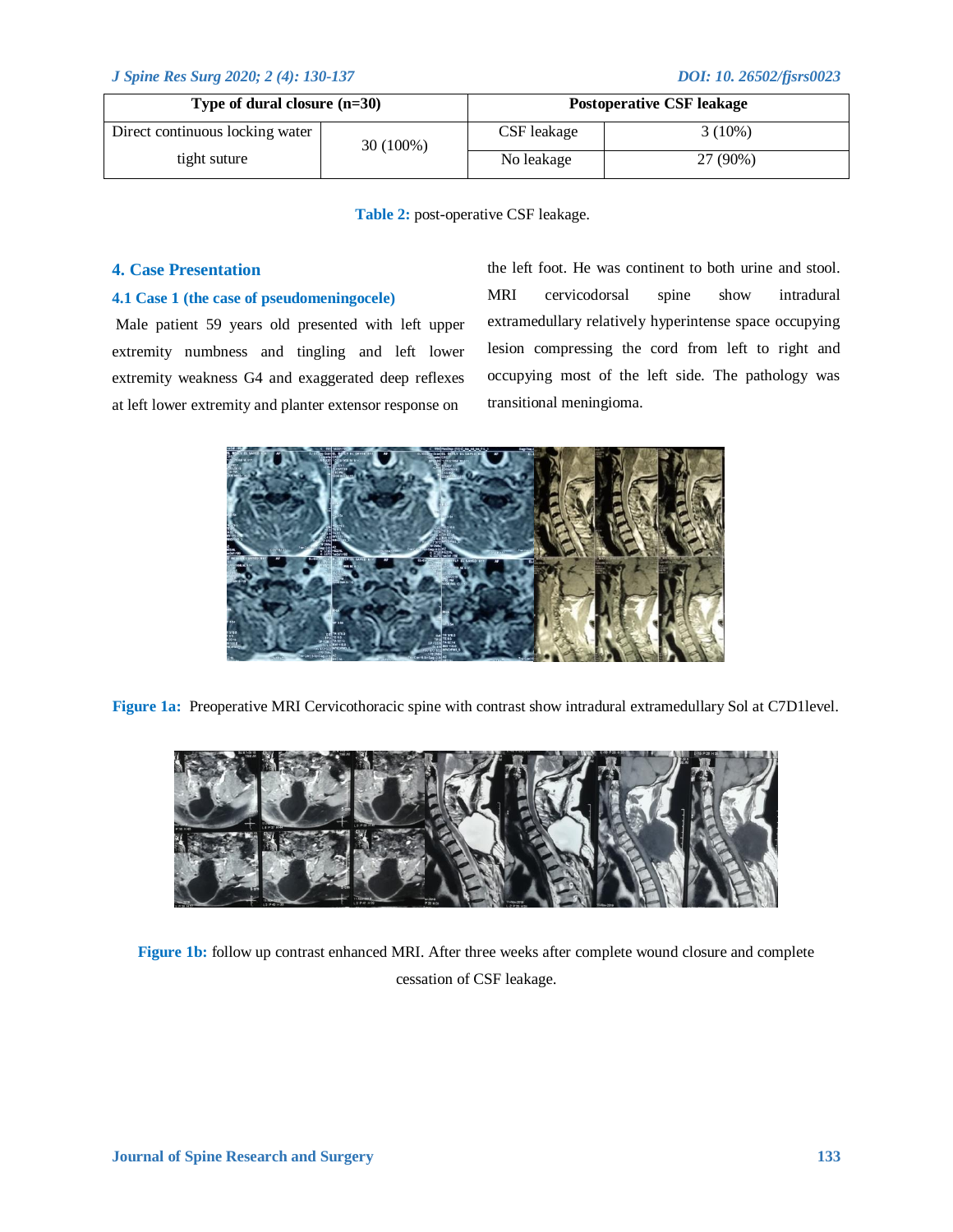

**Figure 1c:** late follow up five months post-operative of the same case. Show regressive course of the pseudomeningocele after conservative measures.

## **4.2 Case 2**

Female patient 27 years old suffering low back pain bilateral lower extremity pain from thigh to feet associated with blow knee weakness G3 on RT side and G4 on Lt side and she is continent. Contrast lumbosacral MRI show intradural extramedullary enhanced lesion at

L3-L4 level and L4 vertebral body. Operated totally excised and patient regain the full motor power and follow up MRI after three months good healing for all wound layers from dura to the skin and no residual lesion. The lesion histopathologically was schwannoma.



**Figure 2a:** Preoperative MRI.



**Figure 2b:** Postoperative MRI.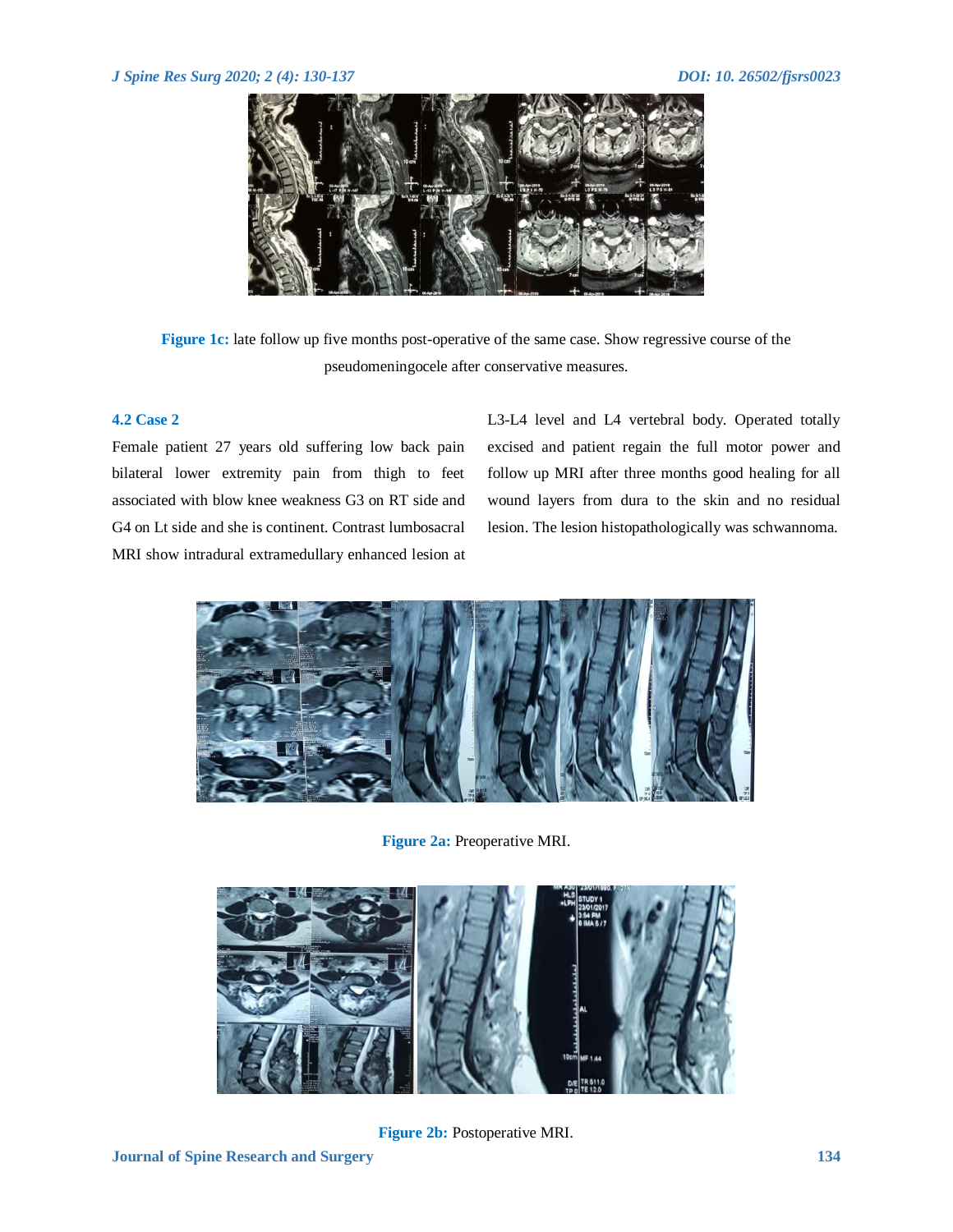#### **4.3 Case**

Female patient 47years suffering progressive paraparesis G4, urinary urgency, no sensory level. MRI cervicodorsal spine show intradural extramedullary lesions at D2 level relatively Isointense with contrast. Operated, totally excised and patient regain the full motor power and voiding control. Late follow up MRI after three years, good healing for all wound layers from dura to the skin and no residual lesion. The lesion histopathologically was psammomatous meningioma.



**Figure 3a:** Preoperative MRI.



**Figure 3b:** Postoperative MRI.

# **5. Discussion**

**Journal of Spine Research and Surgery 135** Post spinal surgery CSF leakage is the worst scenario for spine surgeon even with expertise. The reported incidence of literatures varied from 1,6% to 17,4% [1- 3]. The highest reported incidence occur post intradural spinal cord tumor surgery is up to 13% which may increase more than that in case of Chiari I malformation

surgery and surgery on tethered cord [4, 10]. In this work the studied group was operated upon for intradural spinal cord tumors. The complicated cases of postoperative persistent CSF leakage were 10% which is in accordance to reported data from Jenkinson et al 2006 and Danish SF et al 2006 about that context where it was ranged from 5 to 13%. The main stay for dural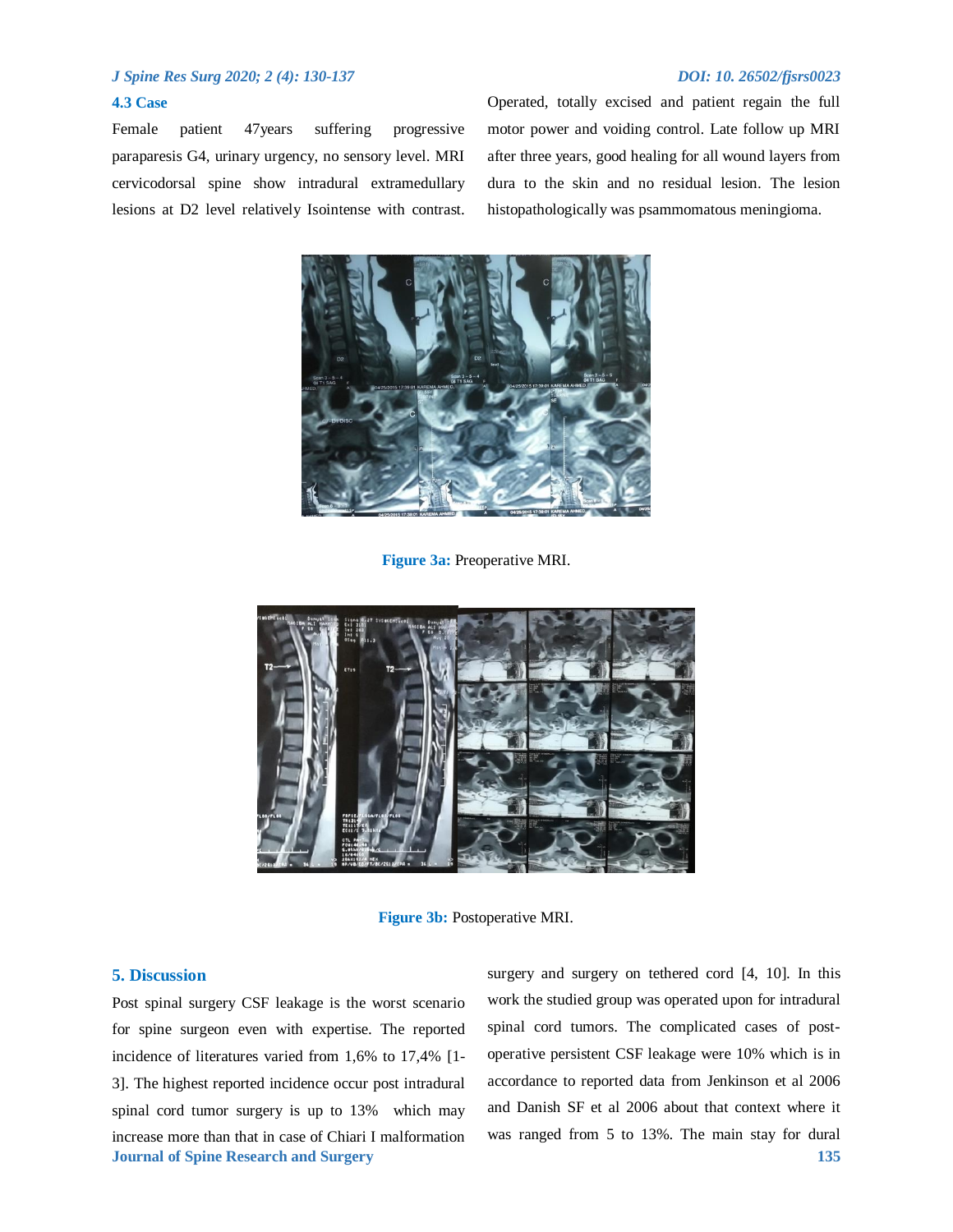repair in intradural surgery is direct watertight closure plus utilization of autograft materials, in adjunctive to different types of sealants, but none of these agents appeared to be superior for dural repair when compared to the others [7, 11]. As the issue of the way to get water tight dural closure is still controversial, in this work the way for dural closure was, direct repair with continuous locking sutures augmented by on lay gel foam layer and autograft without sealants, with concomitant insertion of subfascial non suction tube closed system as a drainage tube for seven to ten days.

By this mean we depend on prevention of the leakage by the direct repair augmented with autograft, increasing the resistance of the wound to the leakage by layered water tight closure, and decreasing the subarachnoid space pressure through subfascial tube insertion and bed rest. This is in concordance to Zhao Fang et al 2017 where they reported a failure rate of 5%-9% for standalone direct sutural repair, and they suggest multimodality methods for repair aiming at prevention of CSF leakage and decreasing the subarachnoid space pressure [12]. This simple economic way for repair reducing the complication of postoperative CSF leakage with the reported range, in accordance to Jenkinson et al 2006 and Danish SF et al 2006 and responding well to the conservative follow up measures in the postoperative course. In case of persistent post-operative CSF leakage, the conservative measures are typically sufficient in the postoperative course to manage that condition, and the shift to surgical repair is rarely needed<sup>11</sup>. In this work the reported three cases of persistent post-operative CSF leakage were managed conservatively and complete regression were obtained within the first three weeks postoperatively, and the shift to surgical revision wasn't needed. Sun et al 2012, reported success rate of 91.8%, effectiveness for the conservative comprehensive measures and only 8.2% require shift to redo surgical repair and failed

conservative measures [13]. So, conservative measures for persistent CSF leakage after augmented direct repair, is effective strategy with least chance for reoperation.

#### **6. Conclusion**

In planned intradural surgery as the case in intradural spinal cord tumors. Direct sutural repair of the durotomy site with continuous locking sutural closure and on lay gel foam layer and fat or muscle graft without any sealant agents, and concomitant insertion of subfascial tube closed system as a drainage tube for seven to ten days, is effective and safe economic method for dural repair. With this method the possible occurrence of postoperative persistent CSF leakage lies within the recorded range in the literature about 10%. In case of persistent CSF leakage after augmented direct repair by this method the conservative measures is very effective and need for redo surgery is rarely needed.

#### **References**

- 1. Baker GA, Cizik AM, Bransford RJ, et al. Risk factors for unintended durotomy during spine surgery: a multivariate analysis. Spine J 12 (2012): 121e126.
- 2. Adam D, Papacocea T, Iliescu R, et al. Moisescu (2015): Incidental durotomy in lumbar spine surgery incidence,risk factors and management. Romanian Neurosurgery 22 (2015).
- 3. Serdal Albayrak, Sait Ozturk, Omer Ayden, et al. Dural Tear: A Feared Complication of Lumbar Discectomy. Turk Neurosurg 26(2016): 918-921.
- 4. Danish SF, Samdani A, Hanna A, et al. Experience with acellular human dura and bovine collagen matrix for duraplasty after posterior fossa decompression for Chiari malformations. J Neurosurg 104 (2006): 16-20.